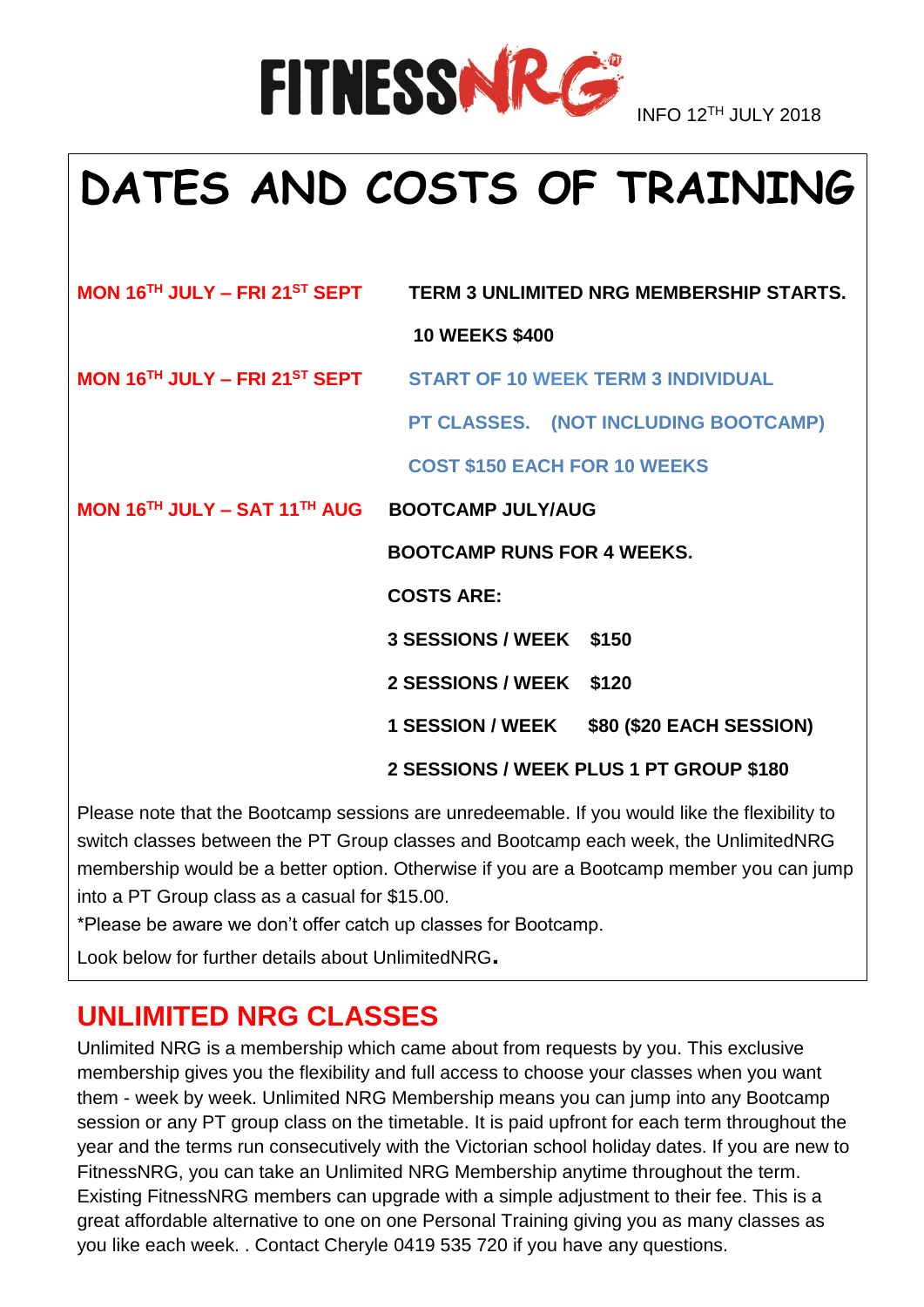### **CLASSES AVAILABLE**

**OPTION 1.** ALL THE CLASSES PLUS BOOTCAMP IN TIMETABLE ARE INCLUDED IN THE UNLIMITED NRG MEMBERSHIP

TOTAL COST FOR UNLIMITED NRG IS \$400 FOR 10 WEEKS (WEIGH AND MEASURE IS INCLUDED AT THE START AND END OF TERM)

**OPTION 2**. SELECT INDIVIDUAL PT CLASSES. COST IS \$150 EACH FOR 10 WEEKS

**OPTION 3.** JUMP INTO BOOTCAMP SESSIONS. BOOTCAMP RUNS IN 4 WEEK BLOCKS. BOOTCAMP COSTS ARE: 3 SESSIONS / WEEK FOR 4 WEEKS \$150

2 SESSIONS / WEEK FOR 4 WEEKS \$120

1 SESSION / WEEK FOR 4 WEEKS \$80

(\$20 EACH SESSION)

**OR** Service Service Service Service Service Service Service Service Service Service Service Service Service Service Service Service Service Service Service Service Service Service Service Service Service Service Service S

2 SESSIONS OF BOOTCAMP / WEEK PLUS 1 PT

GROUP / WEEK FOR 4 WEEKS \$180

| <b>MON</b>                                                   | <b>TUES</b>                                                       | <b>WED</b>                                                   | <b>THURS</b>                                       | <b>FRI</b> | <b>SAT</b>                |
|--------------------------------------------------------------|-------------------------------------------------------------------|--------------------------------------------------------------|----------------------------------------------------|------------|---------------------------|
|                                                              |                                                                   |                                                              |                                                    |            |                           |
|                                                              |                                                                   | 9.30AM<br><b>STEP/CORE</b><br>/BUTT<br><b>10 WEEKS \$150</b> |                                                    |            | 9.30AM<br><b>BOOTCAMP</b> |
| 11.30AM                                                      |                                                                   |                                                              |                                                    |            |                           |
| <b>YOGA FOR</b><br><b>BEGINNERS</b><br><b>10 WEEKS \$150</b> |                                                                   |                                                              |                                                    |            |                           |
|                                                              | 5.30PM<br><b>POWERBAR</b><br><b>10 WEEKS \$150</b>                |                                                              |                                                    |            |                           |
|                                                              | 6.30PM<br><b>CORE AND</b><br><b>YOGA</b><br><b>10 WEEKS \$150</b> |                                                              | 6.30PM<br><b>POWERBAR</b><br><b>10 WEEKS \$150</b> |            |                           |
| 7PM                                                          |                                                                   | 7PM                                                          | 7.30PM                                             |            |                           |
| <b>BOOTCAMP</b><br>"NRG FIT"                                 |                                                                   | <b>BOOTCAMP</b>                                              | <b>YOGA</b><br><b>10 WEEKS \$150</b>               |            |                           |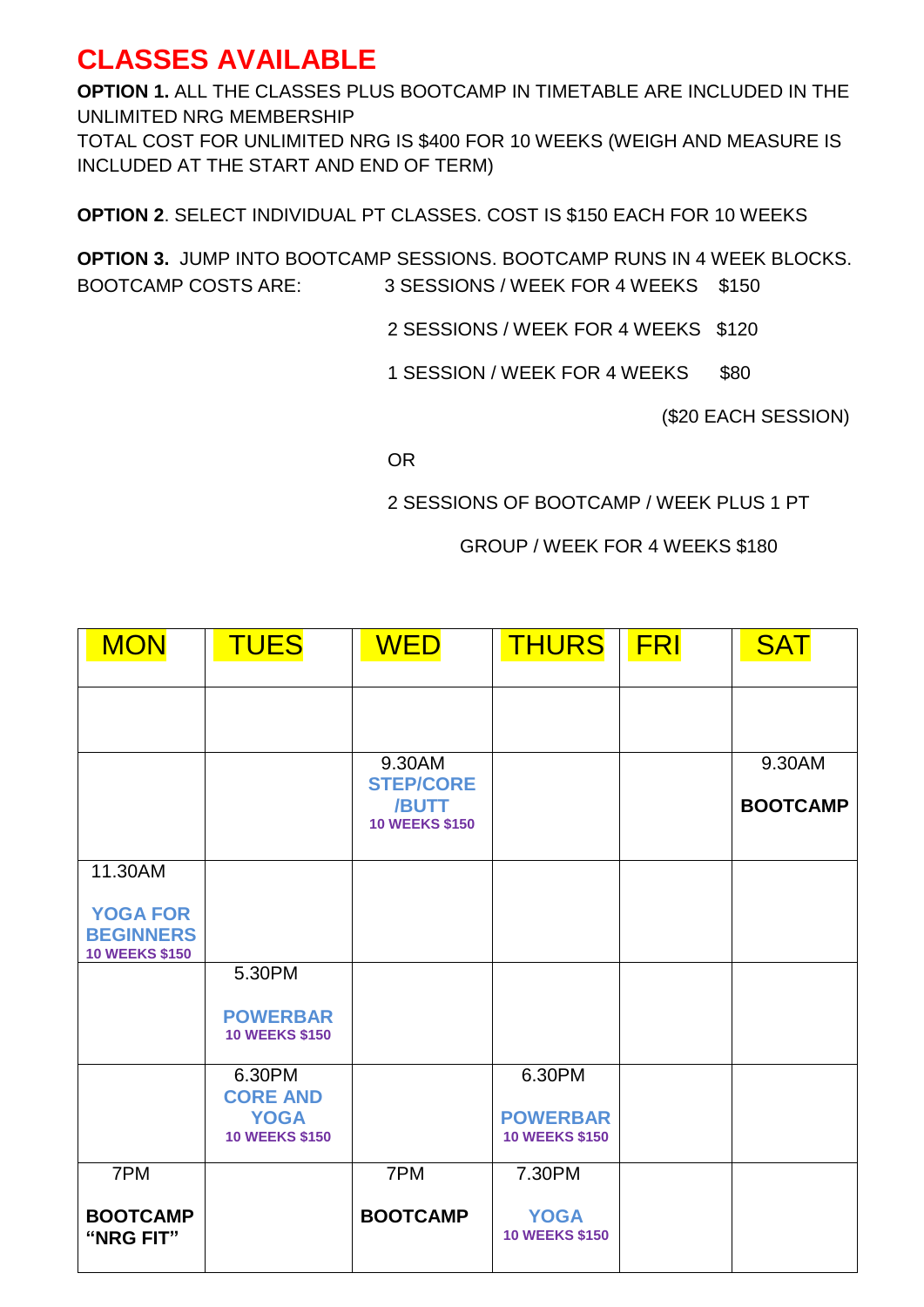### **PERSONAL TRAINING**

FitnessNRG provides affordable Personal Training for all ages. We have kept our fees low and they have remained the same since 2008.These sessions are a great way to receive full attention in each training session. It's designed for those who need and want the one on one training for a number of reasons. Some of those reasons are to strengthen and correct bad posture, rehabilitation due to injury, weight loss, tone up, general fitness etc.. You can train with a friend or a partner as well.

| 1 <sub>hr</sub>  | \$50 |
|------------------|------|
| $\frac{1}{2}$ hr | \$40 |
| 1hr              | \$60 |
| 1hr              | \$60 |
| 1hr              | \$80 |
|                  |      |

\* Please note that there are only a number of hours per day available for Personal Training. We know how important your training is to you and it is also important to us.

**24 hrs notice** is required if you cannot make your Personal training session.

Because of unlimited hours we require 50% payment if you cancel your session at short notice. This is paid when you have your next training session.

e.g. If you do one on training and cancel less than 24hours, your next session will cost \$75. Sorry guys but some people miss out when they need to change their times and at times we don't have one available because a permanent time is taken. Most people want to train in the morning and evening which leaves very little availability sometimes.  $\odot$ 

We try very hard to keep you guys happy  $\circledcirc\circ$ 

### **PROBIOTICS**

There has been a lot of talk about probiotics in the medical world recently. Probiotics are micro-organisms that are a good form of bacteria. The digestive system normally includes both

'good' as well as 'bad' bacteria and in order to maintain optimum heath, it is essential to maintain a correct balance between the two.

Thus, they **improve the intestinal function** and are effective in treating a number of ailments. **Lactobacilli** and **bifidobacteria** are two probiotics that are most widely studied.

The World Health Organization defines probiotics as, "live microorganisms, which, when administered in adequate amounts, confer a health benefit on the host." Given below are healing benefits of probiotics. Probiotics, however, may not be



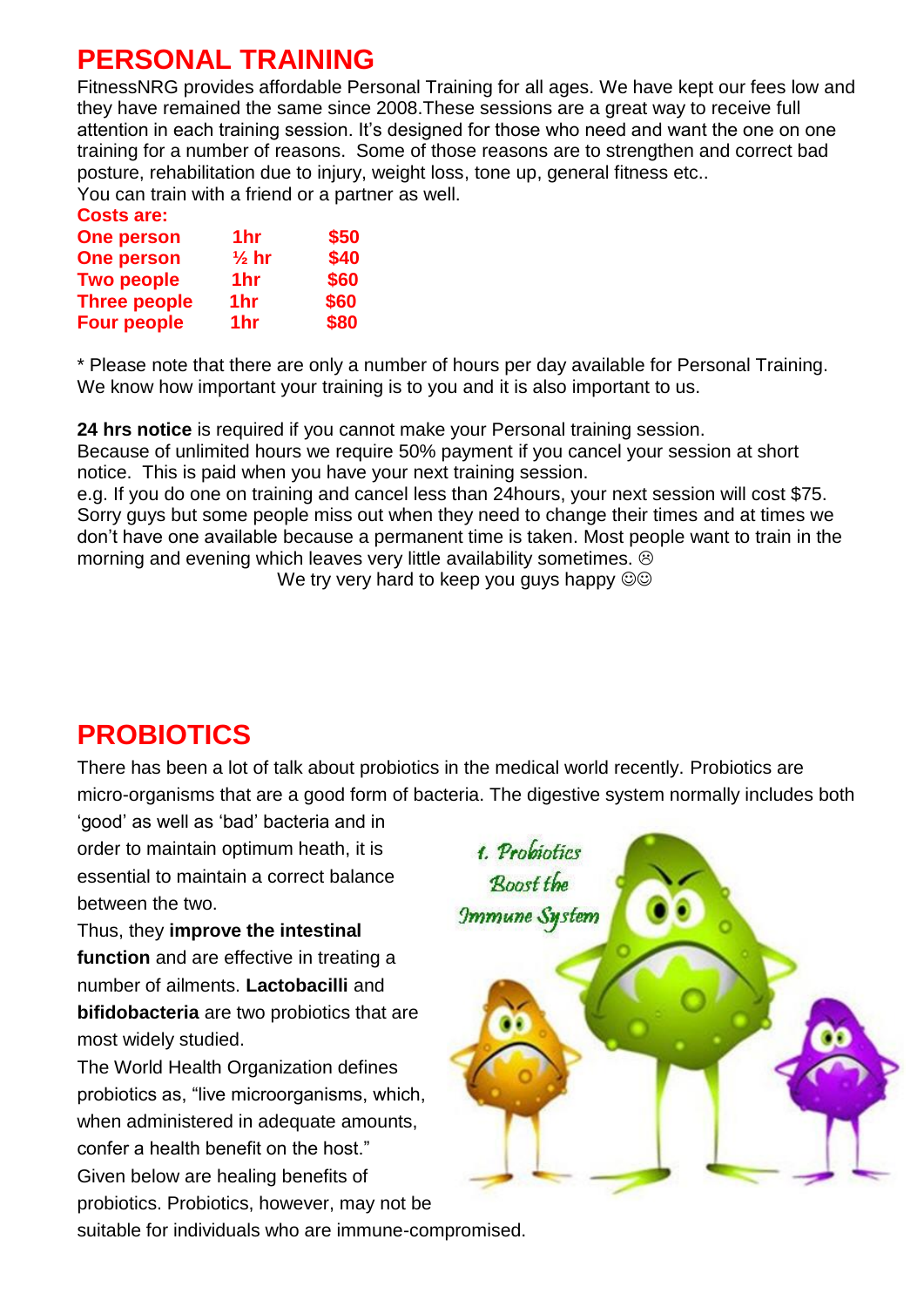Probiotics [promote a strong immune system](http://www.speedyremedies.com/home-remedies-for-low-immunity.html) and **regulate healthy immune response** as certain probiotic bacteria improve some components of the immune response.

They reinforce the immunity of the intestinal mucus membrane, potentially change and improve immune cells, and strengthen the bacteria already present in your gut. By restoring the balance of 'good' bacteria, they **starve off infections**, especially the ones that are caused as the side effect of antibiotics.

Probiotics are highly beneficial when dealing with a gastrointestinal problem called antibioticassociated diarrhoea. Lactobacillus rhamnosus or LGG, in particular, is known to relieve viral or antibiotic induced [diarrhoea.](http://www.speedyremedies.com/home-remedies-to-cure-diarrhea.html)

Consuming probiotics while taking a course of antibiotics restores **the good bacteria that are killed by the antibiotic**.

Besides, individuals who are prone to [stomach or bowel infections](http://www.speedyremedies.com/home-remedies-for-stomach-flu.html) and travellers' diarrhoea should take probiotics.

Moreover, probiotics are useful in **preventing childhood diarrhoea** in 6-36 month old babies. It can also help with [colic.](http://www.speedyremedies.com/tips-on-how-to-get-rid-of-infant-colic-safely.html)

Newborns and infants tend to suffer from [eczema](http://www.speedyremedies.com/home-remedies-for-eczema.html) due to **cow's milk protein allergy**. This can be managed with probiotics (Lactobacillus GG).

Before administering this treatment on your baby, though, make sure you consult with your doctor about it. Probiotics **[minimize lactose intolerance](http://www.speedyremedies.com/dealing-with-lactose-intolerance.html)**, too, because they contain lactic acid bacteria, which convert the lactose into lactic acid.

Regular intake of probiotics helps avoid cold [and flu.](http://www.speedyremedies.com/home-remedies-for-cold-and-flu.html) In addition, it is useful for reducing **the severity of [respiratory tract infections](http://www.speedyremedies.com/home-remedies-for-upper-respiratory-infection.html)** like [sinus infection,](http://www.speedyremedies.com/home-remedies-for-sinus-infection.html) [cold,](http://www.speedyremedies.com/how-to-get-rid-of-a-cold.html) [pharyngitis,](http://www.speedyremedies.com/home-remedies-for-pharyngitis.html) etc., particularly [during the cold season.](http://www.speedyremedies.com/home-remedies-for-winter-ailment.html)

It relieves symptoms such as [stuffy nose](http://www.speedyremedies.com/home-remedies-for-stuffy-nose.html) and [sore throat](http://www.speedyremedies.com/home-remedies-for-sore-throat.html) that are caused due to [immune](http://www.speedyremedies.com/how-does-the-immune-system-fight-disease.html)  [system's reaction](http://www.speedyremedies.com/how-does-the-immune-system-fight-disease.html) to the virus that causes common cold.

Probiotics, especially strains like Bifidobacterium infantis and Lactobacillus plantarum improve the symptoms of [Irritable Bowel Syndrome \(IBS\)](http://www.speedyremedies.com/home-remedies-for-irritable-bowel-syndrome-ibs.html) in women.

Plus, they are popularly used to prevent and cure **[Candidiasis yeast infection](http://www.speedyremedies.com/home-remedies-for-yeast-infection.html)** and **[vaginal](http://www.speedyremedies.com/home-remedies-for-bacterial-vaginitis.html)  [bacterial infections](http://www.speedyremedies.com/home-remedies-for-bacterial-vaginitis.html)**, which are quite common in women.

Furthermore, they help prevent [urinary tract infections](http://www.speedyremedies.com/home-remedies-for-urinary-tract-infection-uti.html) in women. In addition, researchers have found that probiotics may also help **[fight abdominal obesity](http://www.speedyremedies.com/how-to-get-rid-of-belly-fat.html)** and prevent [obesity-](http://www.speedyremedies.com/home-remedies-for-obesity.html)related disorders (like type-2 [diabetes\)](http://www.speedyremedies.com/home-remedies-for-diabetes-mellitus.html).

They tend to influence the way in which bile acids are metabolized, thereby altering the amount of fats the body absorbs.

Foods that are rich in unpasteurized probiotics include **plain unflavoured [yogurt](http://www.speedyremedies.com/feed-yogurt-to-your-skin-and-hair.html)**, **kefir**, **tempeh**, **miso** (tofu and vegetable broth soup), **sauerkraut** (made from fermented cabbage), **kimchi**, **kombucha tea**, and **pickles**. You can take probiotic supplements containing Lactobacillus acidophilus, Lactobacillus casei, Streptococcus thermophilus, and Bifidobacteria bifidum.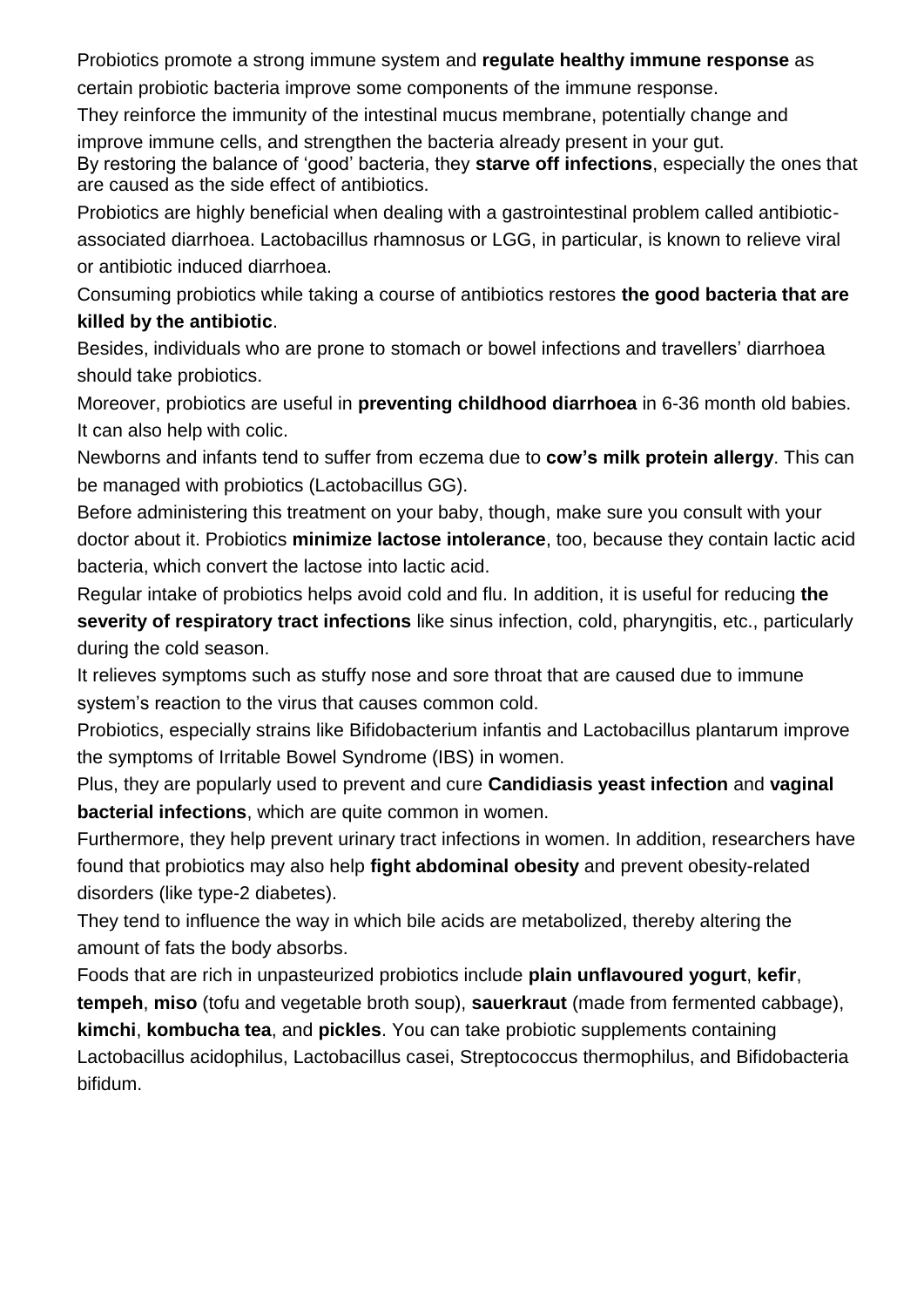**We are a distributor of Life Space products and we can offer you the products at a discounted rate. These are a superior quality probiotic with ALL the necessary bacteria required in one capsule.**

**All products must be paid for upon ordering.**

## **25% OFF LIFE SPACE PRODUCTS**



Pregnancy Breastfeeding **60 Capsules Pregnancy Breastfeeding** 

**FitnessNRG Price \$31.50** 



[Life Space Probiotic 60 Caps](http://store.evolutionhealth.com.au/life-space-pregnancy-breastfeeding-probiotic-60-caps/) [Life Space Broad Spectrum Probiotic](http://store.evolutionhealth.com.au/broad-spectrum-probiotic-60-capsules/) 

|  | <b>FitnessNRG Price \$29.99</b> |  |  |  |
|--|---------------------------------|--|--|--|
|--|---------------------------------|--|--|--|



Powder Probiotic 30 Gram **60 Caps** 60 Caps **\$47.99 \$39.99 \$39.99 \$39.99 \$39.99 \$39.99 \$39.99 \$39.99 \$39.99 \$39.99 \$39.99 \$39.99 \$39.99 \$39.99 \$39.99 \$39.99 \$39.99 \$39.99 \$39.99 \$** 



[Life Space 100 Billion](http://store.evolutionhealth.com.au/life-space-100-billion-powder-probiotic-30-gram/) **Charles Community** Life Space 60+ Years Probiotic



[Life Space Baby](http://store.evolutionhealth.com.au/life-space-baby-probiotic-60g/) Probiotic 60g **[\\$41.99](http://store.evolutionhealth.com.au/500mg-wild-red-krill-oil-60-capsules/)**



[Life Space Baby](http://store.evolutionhealth.com.au/500mg-wild-red-krill-oil-60-capsules/) Probiotic Powder 60g

 **FitnessNRG Price \$31.50** 



Life-Space Urogen™ Probiotic For Women with Cranberry helps support urinary tract health as well as maintaining healthy vaginal flora. Containing five premium probiotic strains, this probiotic helps to support women's general health and wellbeing.

#### **Health benefits may include:**

- Supporting urinary tract health
- Maintaining healthy vaginal flora
- Helping to reduce the adhesion of bacteria to the urinary tract
- Helping to reduce the frequency of recurrent cystitis
- Supporting a healthy immune system **\$39.99**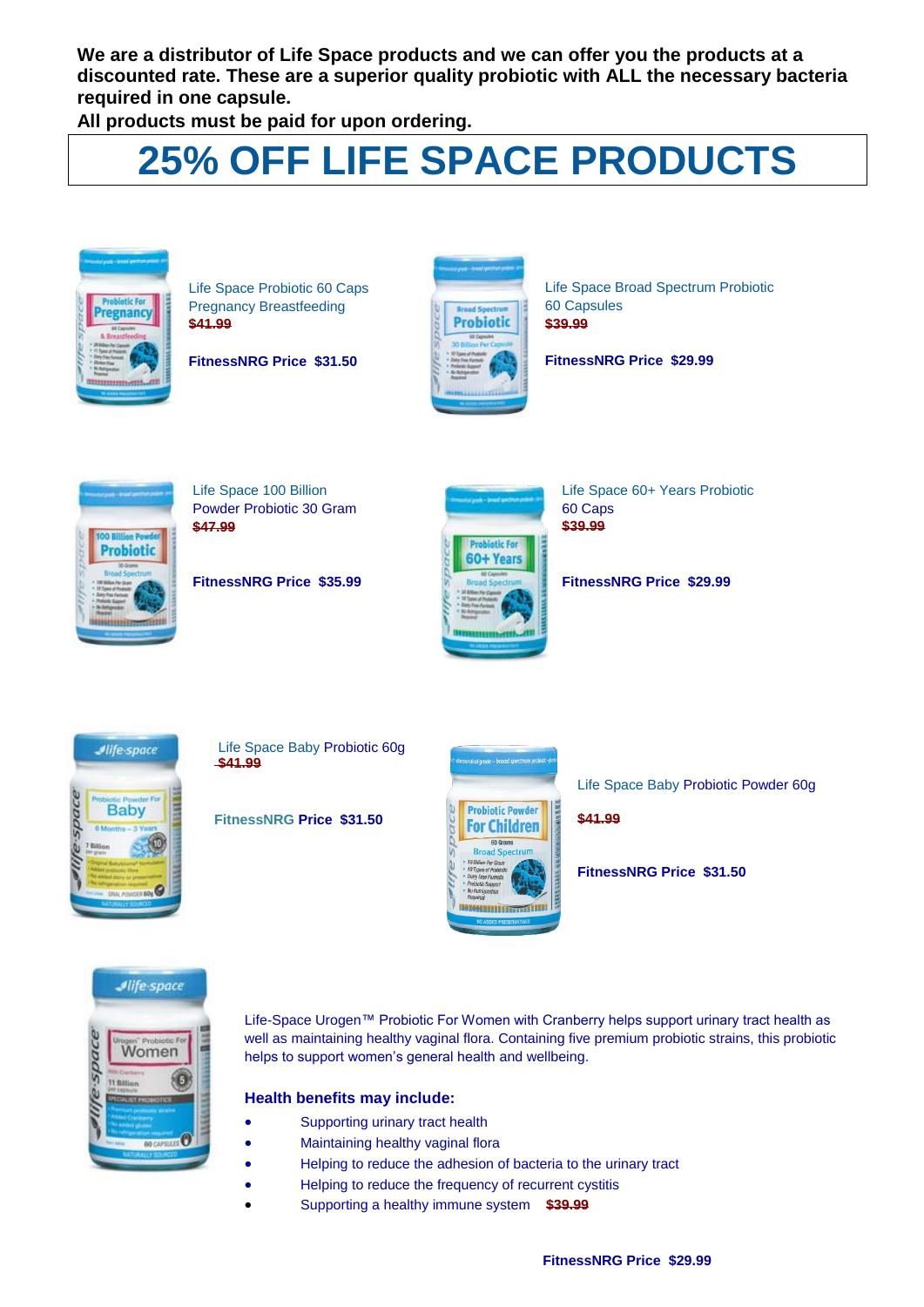### **RECIPE: A GREAT RICE SUBSTITUTE**

### **What you will need:**

Food processor 1 large head of cauliflower

### **Directions:**

- 1. Chop cauliflower until it resembles rice.
- 2. Put in a pot on low heat.
- 3. Mix occasionally until hot.
- 4. Turn off heat and let sit …Easy

### **HOW DO I MANAGE CALF CRAMPS?**

#### *Q In almost every run I get severe calf cramps; one or both of my calves just lock up. What's the cause of the cramping and how do I prevent it?*

**A** There are a couple of schools of thought on cramping; one suggesting it is hydration and electrolyte based and another suggesting there is a neuromuscular cause involving fatigue. I tend toward the latter in the running setting. Bruce Jones did a lot of work on marathon medical problems with the Boston Marathon through the '80s and '90s. In a comparison of medical problems in a hot and cold marathon, he found most problems increased with hot conditions; however, muscle cramping stayed at the same high level in both groups. So, heat is probably not the culprit. If you've hydrated and supplemented well, with various combinations of electrolytes, vitamins and minerals in your training and on race day, fluid balance and electrolyte deficiencies are likely not the primary villain either. My guess is that you are dealing with "**muscle fatigue"** resulting in severe and painful cramping, generally termed exercise-associated muscle cramping. The onsite treatment is to stretch the cramping muscle.

**KNEE HEALTH -** One of the best things you can do for knee health is simply maintaining an active lifestyle. "Your joints thrive on movement," "Always try to remember that some activity is better than no activity." Low-impact activities, like swimming, brisk walking, or cycling, and considering taking health supplements that provide glucosamine and chondroitin can strengthen and lubricate knees. On the flip side, too much movement can be hard on your joints. So if you're one of those people who just can't quit their [HIIT habit](http://greatist.com/move/full-body-hiit-bodyweight-workout) or long-distance runs, there are some simple moves and stretches you can try that will help alleviate pain.

Since multiple muscles overlap the knee joint—including your calf, thigh, hamstrings, quadriceps, gastrocnemius, and soleus—and work together to flex, extend, and stabilize the knee, the exact source of pain isn't always obvious. "This means you want to think about stretching all the tissues around the knees," says Lauren Williams, a certified personal trainer and head coach at New York City's athletic-based training studio [Tone House.](http://www.tonehousenewyork.com/) Try to do these stretches after every workout to keep your knees healthy now and in the future.

### **1. Wall Calf Stretch**



Calf muscles often get neglected during our stretching efforts. However, for those who run, do high-impact workouts, or spend a lot of time on their feet, calf stretches are very necessary, Calves can get extremely tight from impact and

need to be stretched to relieve any pain that might travel up the knee. Find a wall you can lean against. Facing the wall, flex your right foot and position your heel right where the floor meets the vertical surface. Your toes should be elevated, while your heel remains on the floor. Keeping your heel on the ground and your leg as straight as possible, lean toward your front leg, holding the stretch at its deepest point. Lean in for five seconds at a time before releasing, working to deepen the stretch. Repeat the same stretch with your left leg. Aim for 10 to 15 reps on each leg—or more, if you're still experiencing tightness.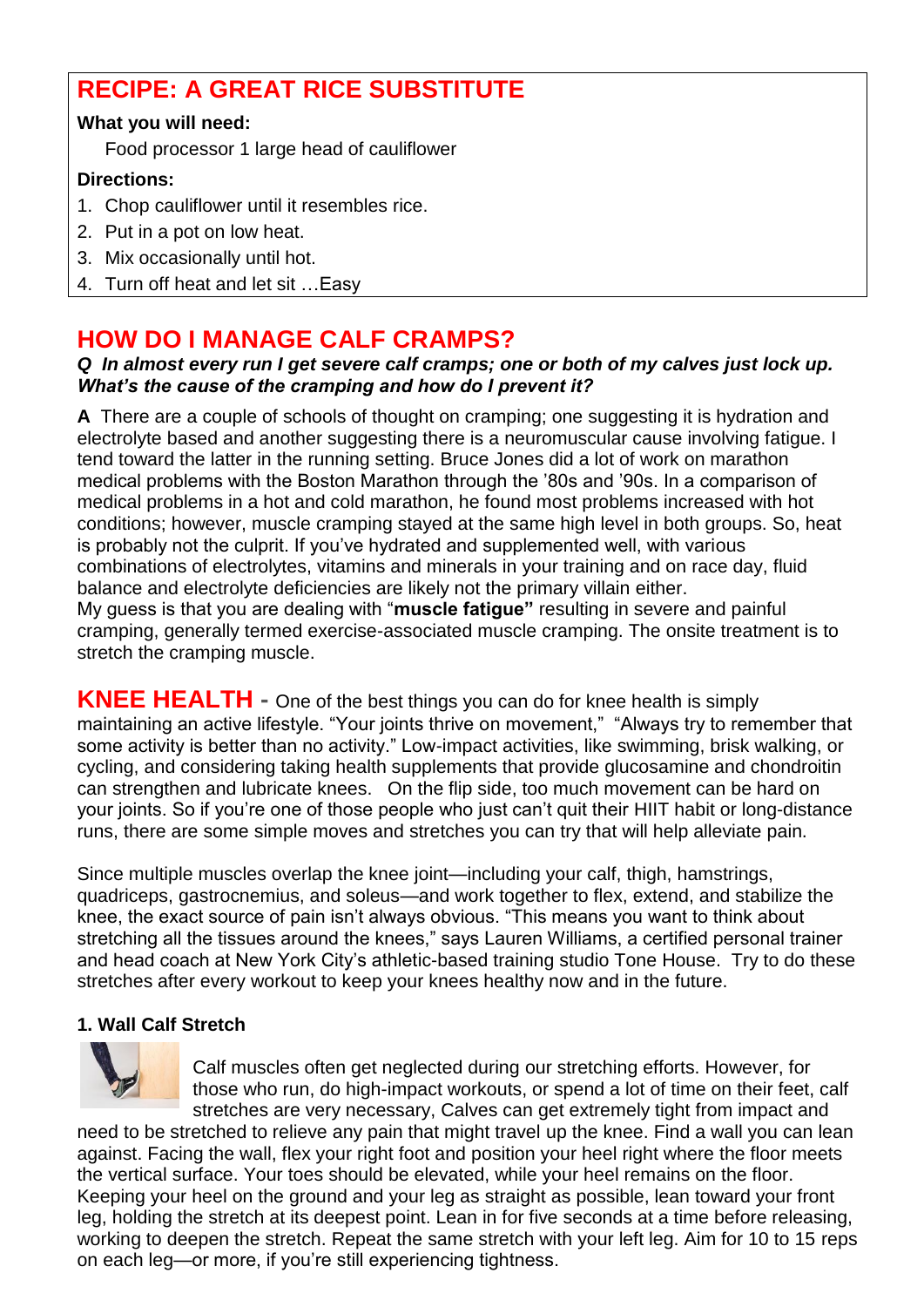#### **2. Calf Smash With Lacrosse Ball**



This move allows you to work out tension in both your calf and your hamstring. Sit on the ground and pull your right foot close to your butt so your knee is bent. Wedge a lacrosse ball (or yoga/massage ball) below your right knee,

sandwiching it between your calf and hamstring. Create a "compression force" by pulling your shin toward you, then rotate your foot in alternating circular movements to help create space in your knee joint. Continue until you feel tightness in these areas being relieved, then switch legs.

#### **3. Half-Kneel Hip and Quad Stretch**



This stretch not only feels amazing, but it also works double-duty for your hip and quad muscles, .Kneel on one knee (feel free to put down a towel or mat) with your other foot planted flat on the ground in front of you. Make close to a 90-degree angle with both of your legs. Lean forward toward your front leg,

stretching the front of your hip downward. Next, grab the ankle of your leg planted on the ground, and pull it toward your rear for a deep hamstring and hip stretch down the front leg, all the way to your knee. Move in and out of this stretch for 10 to 15 reps or more, depending on your level of tightness.

#### **4. Quad Foam Roller Stretch**



Stretching your quads is vital, as they get adaptively short from all the sitting most of us do every day and are often under constant tension. To get this large muscle group back to functioning at its best, use a foam roller. Lie face

down and with a foam roller under your right leg, right under your quad. Put the majority of your bodyweight on your leg, and roll slowly. Instead of simply rolling up and down, roll your leg from side to side too, focusing pressure on the tighter spots of your muscles. Switch legs. Continue rolling until this feeling is no longer painful. If that's impossible (as it might be for some runners!), do it for at least five minutes.

### **5. Wall Hamstring Stretch**



Our hamstring muscles affect the knee more than we think and can be the source of discomfort or pain. Lie face up with your left leg flat on the ground, foot flexed. Take your right leg and prop it up on a wall or table, or use a resistance band. This stretch should radiate down the back of your leg, beginning in your knee. Once you find the deepest point of the stretch,

alternate in five-second sequences between contracting and relaxing the foot of your right leg. If you have greater flexibility, hold the ankle of your right leg and pull it toward you. Aim for 10 to 15 rounds of five-second holds, and continue if you still feel tight. Repeat with your left leg.

### **6. Straight-Leg Raise**



Easy strengthening exercises, like leg raises, put little to no strain on your knee but also activate and strengthen quadriceps. Lie face up with one knee bent and the other leg the ground in front of you. Lift your straight leg up approximately one foot, rotating your leg outward (the entire leg rotates

outward, so toes point on a diagonal instead of straight up to the ceiling). Do 3 sets of 10 to 15 reps, alternating legs. As you get stronger, add ankle weights up to 10 pounds.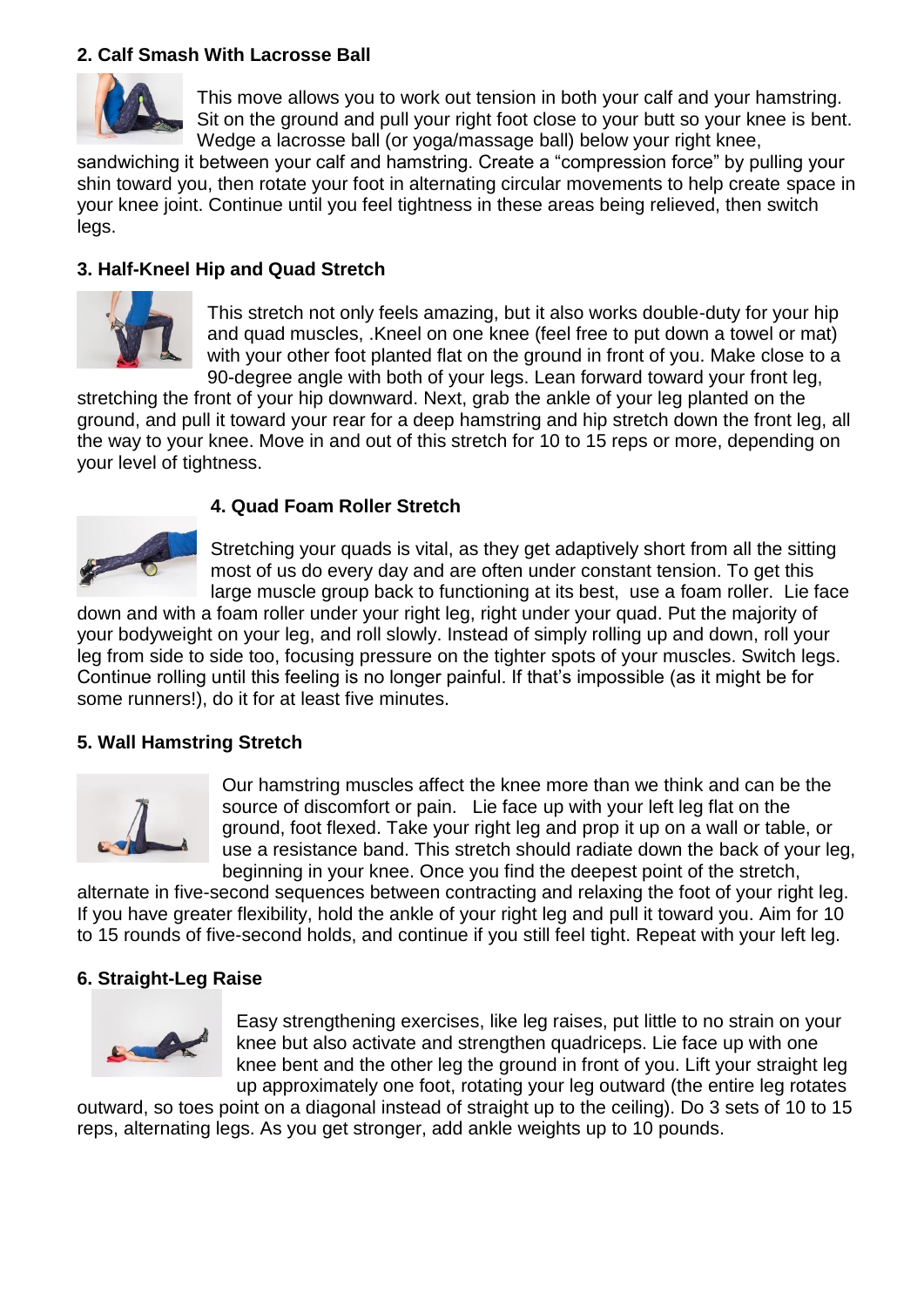### **35 HELPTFUL TIPS TO MANAGE BODY WEIGHT AND PERSONAL GOALS**

We all know the saying "Don't sweat the small stuff," but sometimes small actions can majorly influence how things play out—especially when it comes to [weight loss.](https://www.eatthis.com/only-smoothies-youll-need-video) Even if it's not always obvious, your tiny habits can make or break your progress. An extra bite here, a mild freak out there…these are the things that can mess with your body and hold you back from your goals. Thankfully, though, little things are easy to fix. (Yay!)

Between late nights at work and juggling a family, living your best life isn't always easy—we totally get it. Don't worry about overhauling the big stuff on your quest for a smaller gut, instead, hone in on fixing the fixable. Here, we outline the biggest weight loss saboteurs that may be sneaking into your daily life—and simple ways to fight back.

**1**.**REDUCE STRESS** If you're the kind of person that's always running behind schedule, that means you're constantly feeling stressed. You know that tight feeling in your chest when you're stuck in a traffic jam—and already running behind? That's the result of the stress hormone cortisol which has been shown to cause headaches, stomach distress, high blood pressure, chest pain and, you guessed it, a slower [metabolism,](https://www.eatthis.com/boost-metabolism-with-tea-smoothie) according to a *Biological Psychiatry* research. To add insult to injury, the types of food we crave when we're stressed out tend to be fatty and sugar-laden. That means it will be far harder for you to say no to the break room pastry platter than it would have been had you left on time. The fix here is a simple one: Start getting ready to leave 10 to 15 minutes earlier than you think you need to. Your stress levels—and belly—will thank you.

**2. HEALTHY SNACKS** In our day-to-day lives, food temptations are everywhere—the office, the petrol station, and every street corner. To make it easier to eat smart and avoid stuffing your face when you're starving, always keep your desk, car, and purse stashed with healthy snacks. "The good-for-you fat, protein, and fibre make almonds one of my favourite snacks. Raw almonds, apples, and low-sugar KIND bars are a few of our go-to snacks.,. And whatever you do, do not hit up any vending machines or drive-thrus!

**3. DRINK PLENTY OF WATER** Are you really hungry, or are you actually just thirsty? A study in the journal Physiology & Behaviour suggests people inappropriately respond to thirst over 60 percent of the time by eating instead of drinking. Even if you're not hankering for a thirstquencher, preloading meals with plain ol' calorie-free water can shave hundreds of calories from your daily intake. And if plain water sounds boring, you can add some practically caloriefree fresh citrus to create a health-boosting (and flavourful!) [detox water.](https://www.eatthis.com/best-detox-water-fat-burning-weight-loss) A study published in the journal *Obesity* found that people who drank two cups of water before eating consumed 75 to 90 fewer calories over the course of a meal than they would otherwise. This may simply be because water is filling, but researchers note the added H20 may well be displacing calories otherwise spent on calorie-laden beverages. "If all else fails, have a cup of tea, which has almost no calories," "Tea can help hydrate you and calm down cravings!"

**4. GET ENOUGH SLEEP** You eat right and exercise but, sadly, nearly all of your efforts are negated if you're staying up all night catching up on 'Empire.' In study after study, shorter amounts of sleep are associated with higher [BMI](https://www.eatthis.com/most-accurate-weight-and-health-calculations) levels and larger waistlines. The primary reason? "Lack of sleep can lead to increased levels of the hunger hormone ghrelin, and decreased levels of leptin, the satiety hormone," explains Alissa Rumsey, Registered Dietitian and Spokesperson for the Academy of Nutrition and Dietetics. "Research also shows that when we're sleep-deprived, our brains respond more strongly to junk food and have less of an ability to practice portion control." To stay on track toward your goals, aim for no less than 7 hours of sleep per evening..

**5. NO FOOD REWARDS** Just because you got a promotion at work, or finally closed on that new house doesn't mean a giant feast is in order. It's totally possible to celebrate your accomplishments and joyous occasions without food. Think about it: If you went on a celebratory day trip to the beach three times a year instead of indulging in a dinner out, you could keep nearly 4,000 calories out of your mouth.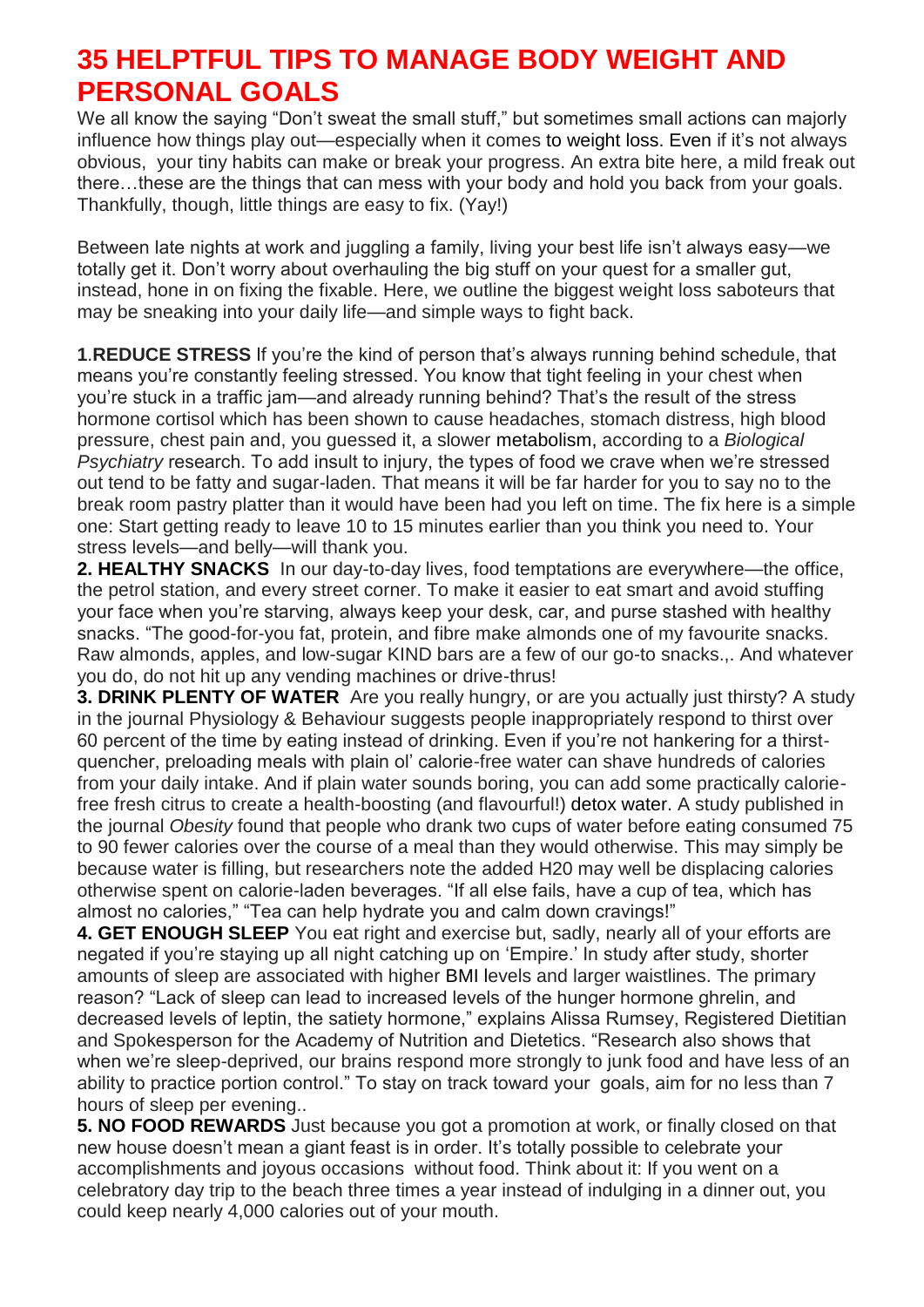**6. DON'T SKIP MEALS** If you're crazy busy life sometimes means skipping meals to fit everything in you may be doing your waistline a disservice. The reason: If you take in too few calories, it can cause your body to lose muscle mass, which will decrease the rate of your metabolism. Plus, when you skimp on grub, your body slows the rate at which is burns calories to conserve the fuel it's got. "Under-fueling is just as risky as over-fueling," Keep, grab and go bites like nuts and fruit on hand so you can at least eat *something* when your tummy starts to grumble.

**7. STAND MORE** Get this: We sit an average of 67 hours a week and spend just seven hours out of every 24 moving. How sad is that? And thanks to a new wave of ultra-sedentary jobs, we now burn 100 fewer calories a day than we did 50 years ago. That alone translates to an extra 10 pounds of weight a year! But thankfully you don't have to quit your day job to stay slim. Taking a two-minute walk every hour can offset the effects of too much sitting, according to a *Clinical Journal of the American Society of Nephrology* study. While a British study which found that standing at work burned 50 more calories per hour than sitting. If that doesn't sound like a lot, consider this: If you stand for just three hours of your day, in one year you'd expend more than 30,000 extra calories. Invest in a portable [standing desk](https://www.eatthis.com/veridesk-stand-up-desks) to reap the benefits. **8. CHECK SCALE WEIGHT** Avoiding the scale? Ignorance could be the very reason behind your ever-tightening waistband. "When you avoid the scale because you don't want to know the number, that's when you get into trouble. This is especially true in the winter months when we're more apt to indulge in comfort food and cover ourselves with bulky sweaters," says registered dietitian Christine M. Palumbo, who suggests hopping on a scale at least once a week—if not two or three, to monitor your progress. "I recommend weighing in on Monday, Wednesday, and Friday," says Palumbo. "If Monday is a bit higher than usual, all the better for getting back on track for the upcoming week. And Friday is good because if you're a bit on the high side then, well, it's all the more incentive to stay-the-course for the weekend and not go too crazy."

**9. AVOID FOOD CHECKOUTS WITH CONFECTIONARY** Is your obsession with Mars Bars and Kit Kats derailing your weight loss efforts? It might be if you're not using the self-checkout kiosks at the grocery store. Let us explain: According to a study by IHL Consulting Group, impulse purchases dipped 32.1 percent for women—and 16.7 percent for men—when they were the ones to scan their items and swipe their credit card. Although not all impulse buys are bad for your belly, a whopping 80 percent of candy and 61 percent of salty snack purchases are unplanned. Next time you're at the grocery store, head to the self-checkout line.

**10. SWITCH OFF COMPUTERS AND MOBIOLE PHONES AT NIGHT** Along with some wildly unhealthy viral videos of recipes, social media is a reason it's harder than ever to lose weight because of the lifestyle involved. "We're more addicted to social media than ever, which often translates to snacking late at night while at the computer," explain The Nutrition Twins, Lyssie Lakatos, RDN, CDN, CFT and Tammy Lakatos Shames, RDN, CDN, CFT, and authors of The Nutrition Twins' Veggie Cure. Research published in *Obesity* points out that eating at night (even if you don't eat any extra calories) changes the body's circadian rhythm and leads to weight gain. The Nutrition Twins build on that by noting: "Night time exposure to light from computers, phones, and tablets is linked to interrupted sleep and negatively impacts your body's stress hormones, your metabolism, and how much fat you store around your midsection."

**11. WEAR COMFORTABLE SHOES** Those heels and dresses may make you feel like more of a professional, but wearing jeans to the office is far better for your belly. University of Wisconsin researchers found that people who wore denim to work took almost 500 more steps throughout the day than they did on days when they wore more formal attire. Over time, those additional steps can help you maintain your lean physique..

**12. THINK BEFORE YOU BUY** You may only need to pick up a few things, but that doesn't mean you should grab the little basket instead of the shopping trolley. In fact, lugging a heavy load of groceries around the store may make you less likely to pick out the best items for a [flat](https://www.eatthis.com/flat-belly-superfoods-video)  [belly,](https://www.eatthis.com/flat-belly-superfoods-video) according to a study published in the *Journal of Marketing Research*. The researchers explain that the strain of carrying a basket makes shoppers more likely to reach for quick-grab impulse items—like cookies, crackers, and chips. But the solution is a simple one. Keeping the additional pounds away is as easy as grabbing a shopping cart.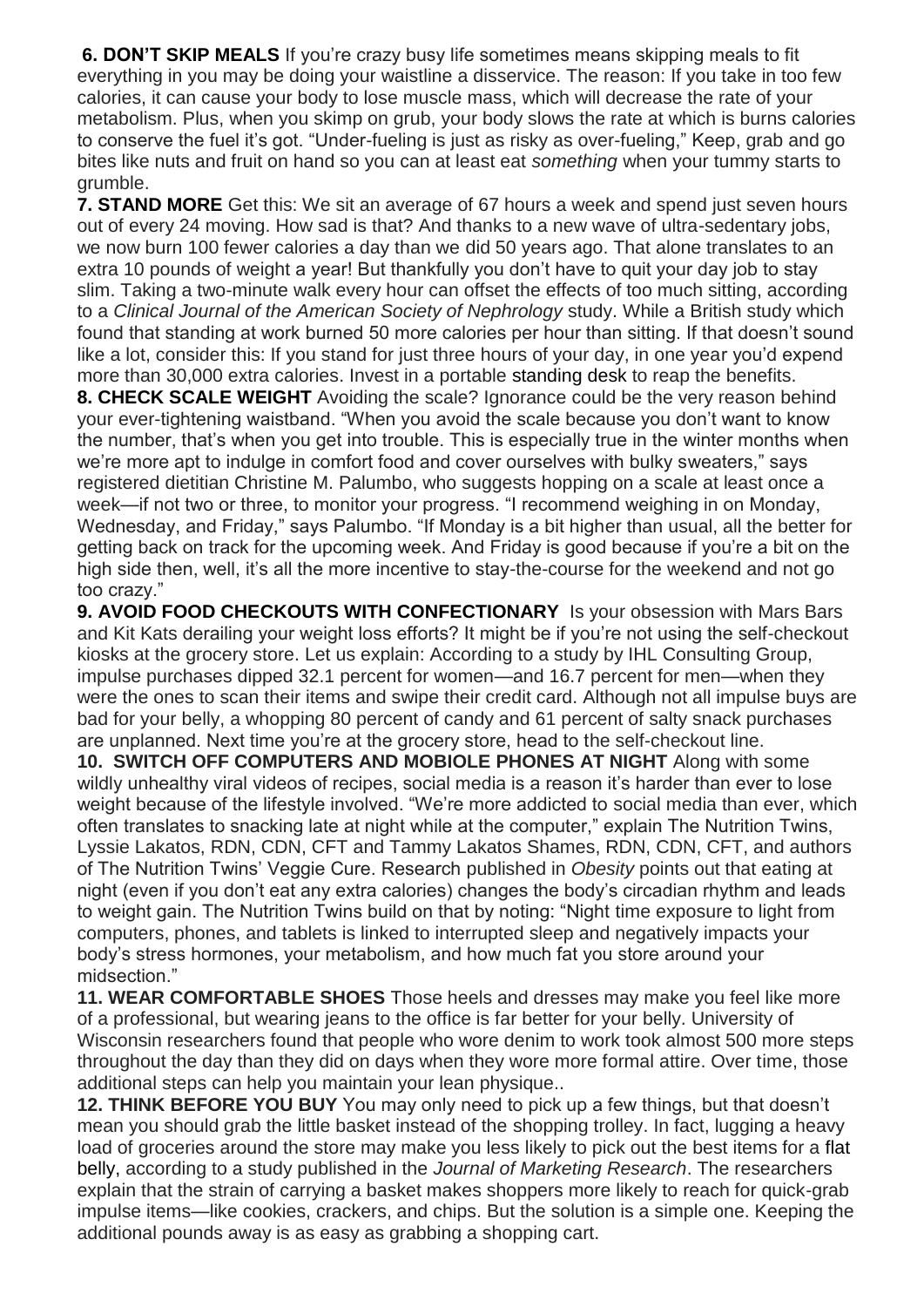**13. SURROUND YOURSELF WITH HEALTH CONSCIOUS PEOPLE** According to the National Institutes of Health, more than two-thirds of adults are considered to be overweight or obese—and as of mid-2015, the number of obese people is actually a larger group than that of the overweight-but-not-yet-obese. Study after study explains why Americans are getting rounder: We're subconsciously influenced by social norms and by those around us. Studies have even shown that when we eat with larger people, we may consume more food than what we usually do or what we would if dining with non-overweight people. Ditching your overweight bestie isn't mandatory, but expanding your social circle to include some health-minded people can help you keep your perspective.

**14. TAKE THE STAIRS** You have a file you need to deliver to the 15th floor. You take the elevator. Big mistake! Using the stairs burns twice as many calories! Still not convinced you should change your ways: A 150-pound person could lose about 6 pounds per year just by climbing up two flights of stairs every day, according to the University of New Mexico Health Sciences Centre. Bump that up to six, and you could drop 18 pounds without ever hitting the gym.

**15. TAKE TIME TO EAT** Eating lunch with your headphones in may seem like a harmless way to unwind during your midday break, but according to new findings, jamming out to the Biebs and watching cute cat videos while you eat are bad news for your waistline. In fact, Brigham Young University researchers found that research participants who listened to loud noises through headphones consumed 31% more food than the "quiet" group. "Sound is typically labelled as the forgotten food sense," says study researcher Ryan Elder. "But if people are more focused on the sound the food makes [as they eat it], it could reduce consumption.".

**16. SNACK IN THE AFTERNOON** About two-thirds of adults snack at least twice a day, according to a study by the U.S Department of Agriculture—a habit researchers associate with the accumulation of belly fat. But you don't have to go snackless to snack less. Just watch the clock. A study published in the *Journal of the American Dietetic Association* found that midmorning snackers tended to consume more throughout the day than afternoon snackers. Afternoon snackers, on the other hand, tend to choose good snacks. Afternoon munching was associated with a slightly higher intake of filling fibre, fruits and vegetables..

**17. BALANCE YOUR FOOD CHOICES** Sometimes you just need to indulge in a juicy fast food burger or a salty order of nuggets—we totally get it! But maintaining a healthy weight is all about checks and balances. Meaning, if you order something indulgent like a burger, you should offset it with something lower in calories and higher in nutrients like a piece of fruit or a side salad. If you don't think your choice of side dish is a big deal, consider this: A medium order of fries off the [McDonald's menu](https://www.eatthis.com/mcdonalds-menu-items-ranked) packs 340 calories.

**18. STOP ADDING CHEESE TO EVERYTHING** Getting cheese on your breakfast sandwich, salad or wrap may not seem like a habit that can make you gain weight, but with an average of 113 calories per slice, it most certainly plays a part. Removing cheese from just one meal a day can save you over 41,000 calories a year! In other words, you could lose up to 12 pounds in just 12 months by saying "hold the cheese, please!" How amazing is that?

**19. CHOOSE PHYSICAL ACTIVITY TO CATCH UP WITH FRIENDS** It's great to be social and have a lot of friends, but if grabbing food is your hangout of choice you could be setting yourself up for weight gain. According to research published in the journal *Nutrition*, a meal consumed with one other person is typically 33 percent larger than a meal savoured alone. It gets scarier from there. Third-wheeling with two friends? You're looking at a 47 percent bigger meal. Dining with four, six, or 8+ friends was associated with meal increases of 69, 70 and 96 percent, respectively. Though part of this has to do with the amount of time we spend at the table when dining with company, another study from the journal *Appetite* found people who spent longer eating because they were simultaneously reading didn't eat significantly more, meaning time isn't the only factor at play here. You can still hang out with your friends. Just mix things up once and awhile. Check out a museum, see a movie, try a new workout class, go for a walk You'll save money and calories.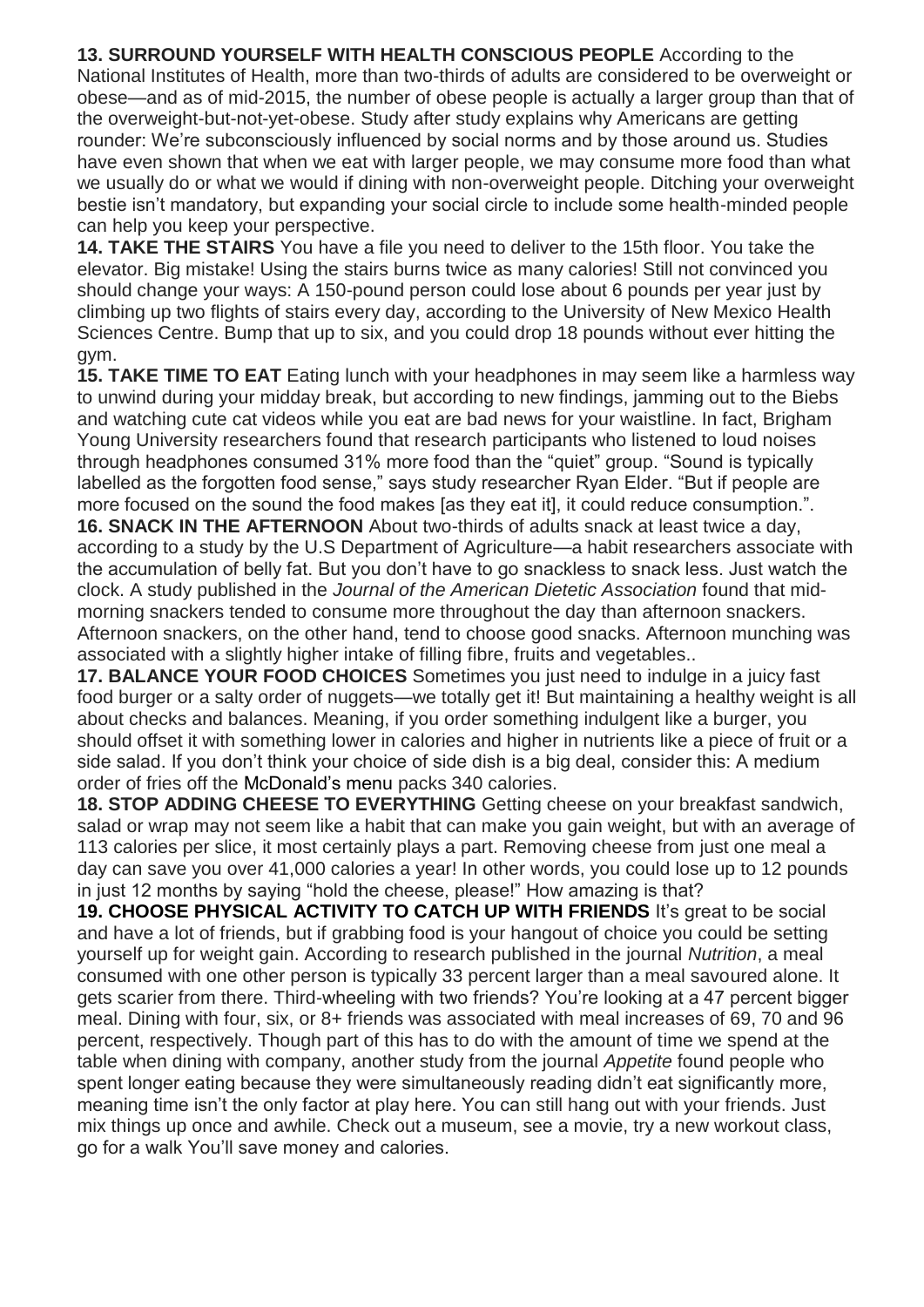**20. PREPARE FOOD EVERYDAY** If you typically buy your lunch odds are that you're taking in more calories, salt, and sugar than you would if brought something you made at home. Why? Restaurant chefs are heavy-handed with sauces and seasoning. While you would normally skip an appetizer with weeknight dinners, those scallion pancakes and shrimp dumplings are just a click away. To keep away those extra calories, spend part of your weekend getting your grub together for the week ahead.

**21. STOP EATING SPUR OF THE MOMENT SWEETS** That handful of chocolate you snagged from your co-worker's candy bowl or those nibbles you stole from your kid's plate may seem insignificant, but they can really add up! Our advice? Keep a glass of water at your desk so your hands—and your mouth—are occupied. It will make it easier to save those nibbles for the special foods you can't live without.

**22. GO EASY ON THE SALT** If packaged snacks and restaurant fare are cornerstones of your diet, it's likely to blame for your widening belly. And it's not all water weight, either. According to a new study, salt actually messes with the biological processes that tell you when to stop eating. "Our body has biological mechanisms to tell us when to stop eating, and fat activates those mechanisms in people who are sensitive to the taste of fat," lead author Russell Keast said in a statement. "However, when salt is added to the food, those mechanisms are blunted and people end up eating more food. This can cause you to eat more fatty foods, and over time, your body adapts or becomes less sensitive to fat, leading you to eat more to get the same feelings of fullness." When cooking at home, use fresh herbs instead of salt. Dining out? Scan nutrition info at home before you head out and pick a low-cal dish with about 1,000 milligrams of sodium or less.

**23. EAT PROTEIN** New to the vegan world? Recently decided you hate the taste of meat? Actively trying to cut your carbon footprint? Then you may not be consuming enough protein. Don't get us wrong, it's 100% possible to lead a meat-free lifestyle and still take in enough of the muscle-building nutrient, however, it's often an art that takes time to perfect. Consuming enough protein is important for two reasons: Since it digests more slowly than refined carbohydrates, it's satiating and staves off overeating. It also helps maintain lean muscle mass. "If you aren't consuming enough protein to keep your muscles and cells healthy, the body ends up breaking down muscle to access the nutrients it needs—and this spells trouble. Less muscle mass means a slower metabolism, which over time, can cause weight gain,". **24. AVOID THE SWEETENERS** If you add a packet of zero-cal sweetener like Splenda to your daily cup of java or tea you might want to consider changing your ways. Why? "These sneaky devils can wreak havoc on your whole digestive system, which can cause weight gain

and bloat," says Shay Kostabi, Master Trainer and Creative Director for ReXist360 Resistance Training Systems. Keep an eye out for sweeteners in less obvious places, too. They can be hiding in everything from [protein bars](https://www.eatthis.com/best-nutrition-bars) to gum under aliases like saccharin, aspartame, sucralose, sorbitol, mannitol, and xylitol.

**25. EAT FRESH FOOD** Sad, but true: "More, please!" is music to the ears of many food scientists looking for feedback on their products. "The food industry brilliantly designs their products to be hyper-palatable, ensuring their customers come back for more," says Julieanna Hever, MS, RD, CPT, a plant-based dietitian and author of *The Vegiterranean Diet*. "With chemists in the lab concocting recipes with just the right level of sweet, saltiness, and fattiness, the human palate is easily convinced. This is why you literally 'can't eat just one.'" That said, keeping processed foods to a minimum can help you take in fewer calories and consume a more wholesome, nutritious diet—two things that can help you maintain a healthy weight. **26. INCLUDE FRUITS AND VEGETABLES EVERY DAY** And in that same vein, if you're typically reaching for granola bars and chips over baby carrots and apple slices you may not be hitting your recommended intake of fruits and veggies. And consuming less produce means you're more likely to fill out your pants. Research published in the journal *PLOS Medicine* linked the greater consumption of vegetables like cauliflower, brussels sprouts, and broccoli to greater weight loss results when compared with diets high in low fibre foods. Filling up half your plate with vegetables it a great place to start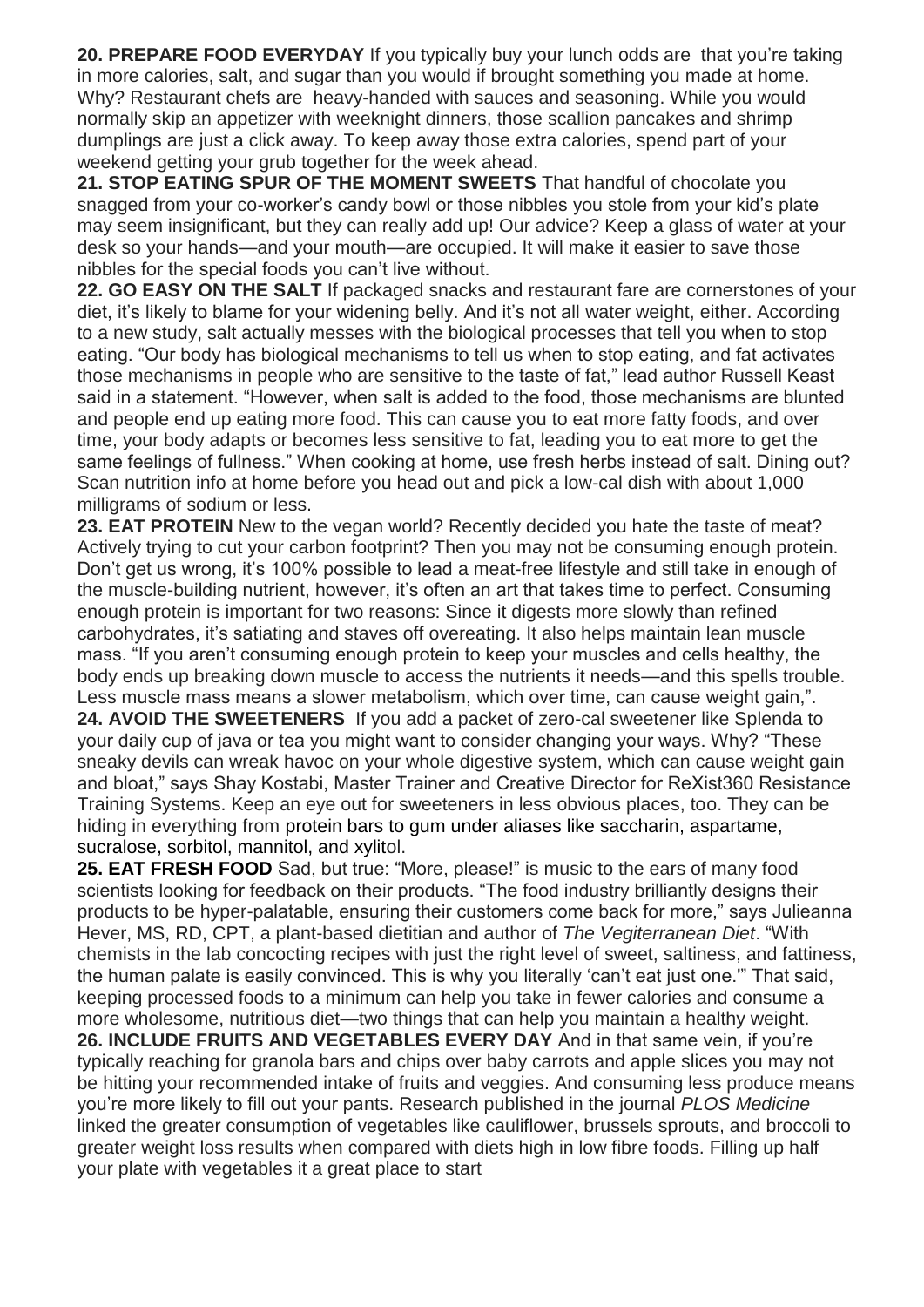**27. KEEPT TREATS OUT OF SIGHT** If you have a sweet tooth it's time to kick your glass cookie jar to the curb and hide your candy stash in the cabinet! In a study by Google, placing chocolate candies in opaque containers as opposed to glass ones, and giving healthier snacks more prominent shelf space, curbed M&M consumption by 3.1 million calories in just seven weeks. A similar study published in the *Journal of Marketing* found that people are more likely to overeat small treats from transparent packages than from opaque ones.!

**28. BETTER STILL KEEP TREATS OUT OF THE HOUSE** And speaking of junk food, if you know your willpower is weak, then you shouldn't even be keeping it in the house. If you change up your purchasing habits, chances are you won't eat as many diet-derailing sweet treats. If you can't imagine kicking your favourite cookies out of the house for good, individually portion the foods you tend to overeat. If you know each Ziploc bag of chips is 150 calories, you'll be less likely to go back for a second serving.!

29. **EAT FIBRE** Ask any diet expert what they think about fibre, and they're bound to tell you it's an imperative part of any weight maintenance plan. So if you tend to skimp on the nutrient it could explain why you've been packing on the pounds. "According to research from Wake Forest Baptist Medical Centre, eating foods rich in soluble fibre, like oatmeal (one of the [25](https://www.eatthis.com/carbs-that-uncover-your-abs)  [Best Carbs for Weight Loss\)](https://www.eatthis.com/carbs-that-uncover-your-abs), apples and beans, can reduce belly fat, says registered dietitian nutritionist Jennifer McDaniel. Weight management specialist Sarah Koszyk, who's also a big proponent of eating fibre for weight maintenance, suggests eating berries to hit your daily mark. "Blueberries and raspberries are packed with fibre, low in sugar and calories, and chockfull of vitamins." Add them to your morning oats and eat them along with some nuts as an afternoon snack.

**30. BE CAREFUL WITH PORTION SIZES** When staying slim for life is the goal, portion size is just as important as eating healthy. The reason: Many nutritious foods—like avocados, [oatmeal,](https://www.eatthis.com/how-to-lose-weight-with-oatmeal) quinoa, dark chocolate, nuts and nut butters—can lead to weight gain when eaten in excess. To ward off weight gain, don't make the assumption that the healthy food you're eating is low calorie—unless it's a fruit or a vegetable, of course. And next time you're whipping up a meal, remember these three portion control cues:

a.) A helping of nut butter or shredded cheese should be no larger than a ping-pong ball;

b.) A true serving of rice and pasta is about the size of your fist; and

c.) lean meats should be about the size of your palm. Sticking to the recommended serving size can help zap away excess pounds.

**31. MAKE SURE HALF YOUR PLATE IS FULL OF VEGETABLES OR SALAD** When you put together your meals, do you always ensure half of your plate is filled with fruits and veggies? If you're shaking your head no, extra pounds may spring up on your frame later down the road. "[Produce is] nutrient dense, high in satiating fibre, and low in calories. By eating the veggie half of your plate before anything else, you will take the edge off your hunger, eat less overall calories, and still feel full and satisfied," explains registered dietitian Danielle Omar. "Keep eating this way and the pounds will painlessly melt away."

### **32. CHOOSE WISELY WHEN DINING OUT**

**33. SHARE A DESSERT** Cutting out dessert or indulges all together falls under the category of "extreme" which could set you up for diet failure, but never splitting dessert with someone else could be just as dangerous for your waistline. Another fork in the mix means fewer calories being shovelled into your own mouth, so only order dessert if you can find someone who is willing to split.

**34. ORDER SAUCES ON THE SIDE** Restaurants tend to drown their dishes in deep, treacherous pools of oil, cream, butter and sugar—all of which are calorically dense and offer little to no nutritional benefits. Ordering it on the side can save you up to 1,000 calories per dish. Yes, you read that correctly, 1,000 calories! Over a course of a year, that could equal major [weight loss!](https://www.eatthis.com/weight-loss) If you're not already making this request when you dine out and order in it's time to start.

When a chef dresses your take-out salad for you, you're apt to get four to five fat and calorieladen tablespoons of the stuff suffocating your once-nutritious vegetables. If you order a creamy dressing like Caesar, that would run you about 400 calories. Those who ask for their dressing on the side, however, could slash their calorie intake in half. For that Caesar salad, that translates to 200 fewer calories on your plate .